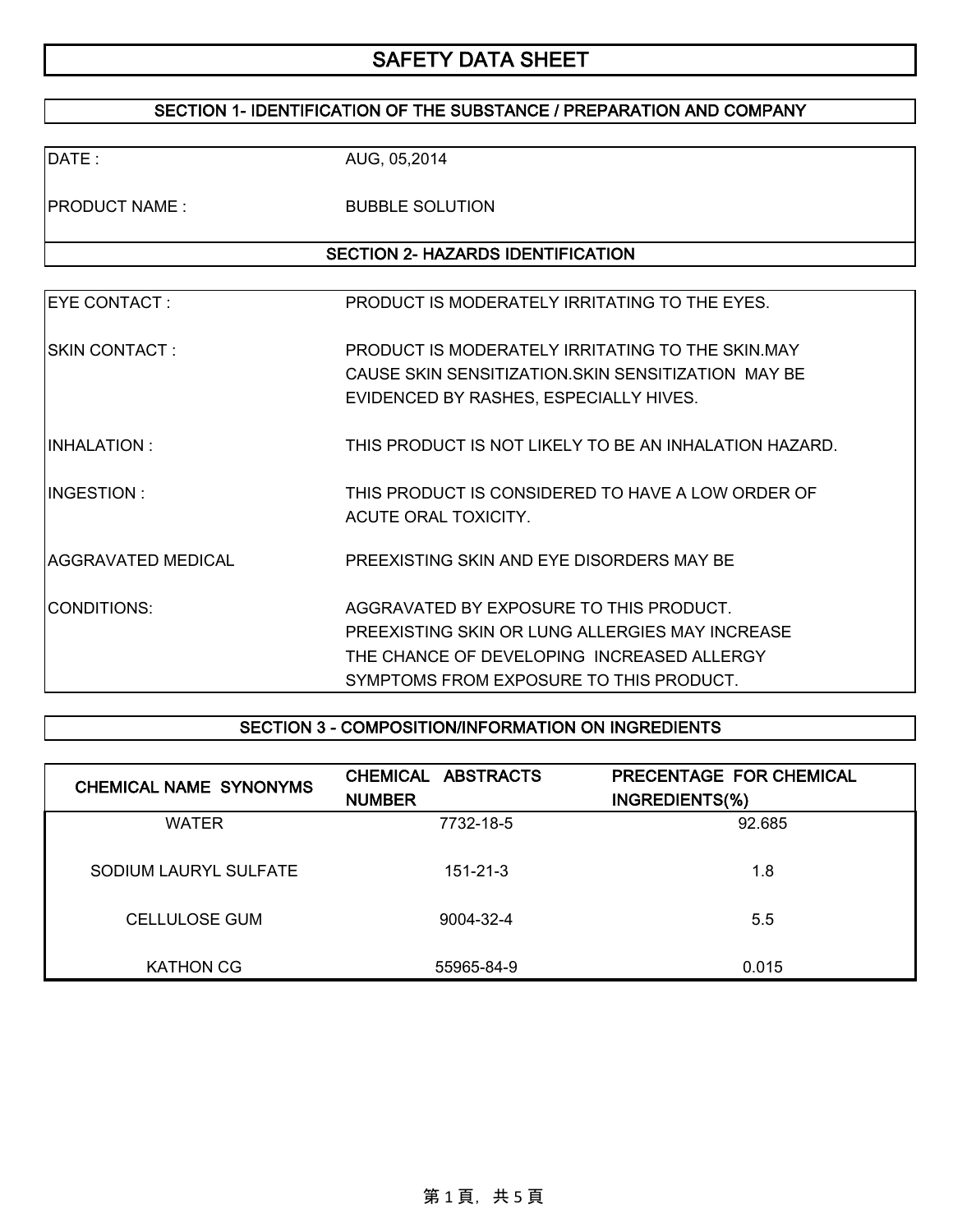### SECTION 4 - FIRST AID MEASURES

| <b>EYE CONTACT</b> | FLUSH EYES WITH PLENTY OF WATER FOR 15 MINUTES           |
|--------------------|----------------------------------------------------------|
|                    | WHILE HOLDING EYELIDS OPEN GET IMMEDIATE                 |
|                    | <b>MEDICAL ATTENTION</b>                                 |
| ISKIN CONTACT      | REMOVE CONTAMINATED CLOTHING AND WIPE EXCESS             |
|                    | FROM SKIN FLUSH SKIN WITH WATER. FOLLOW BY WASHING       |
|                    | WITH SOAP AND WATER IF IRRITATION OCCURS. GET MEDICAL    |
|                    | ATTENTION. LAUNDER CONTAMINATED CLOTHING.                |
|                    | DESTROY LEATHER ARTICLES INCLUDING SHOES.                |
| IINHALATION :      | REMOVE PERSON TO FRESH AIR AND PROVIDE OXYGEN IF         |
|                    | BREATHING IS DIFFICULT. GET IMMEDIATE MEDICAL ATTENTION. |
| IINGESTION :       | DO NOT INDUCE VOMITING . GET MEDICAL ADVICE.             |

### SECTION 5- FIRE AND EXPLOSION DATA

| FLAMMABILITY OF THE PRODUCT: NOT APPLICABLE |                                                                                                                                                  |
|---------------------------------------------|--------------------------------------------------------------------------------------------------------------------------------------------------|
| <b>FLASE POINTS:</b>                        | <b>NOT APPLICABLE</b>                                                                                                                            |
| AUTO- IGNITION TEMP:                        | <b>NOT APPLICABLE</b>                                                                                                                            |
| <b>FLAMMABLE LIMITS:</b>                    | <b>NOT APPLICABLE</b>                                                                                                                            |
| IGENERAL HAZARD:                            | VERY LOW HAZARD, AVOID TEMPERATURES ABOVE 350 DEG F.<br>TO AVOID DECOMPOSITION MATERIAL CAN SPATTER<br>ABOVE 212 DEG. F.                         |
| <b>FIRE FIGHTING</b>                        | USE EXTINGUISHING MEDIA APPROPRIATE FOR SUROUNDING<br>FIRE. AS IN ANY FIRE, WEAR SELF- CONTAINED BREATHING<br>APPARATUS AND FULL PROTECTIVE GEAR |
| HAZARDOUS COMBUSTION<br><b>PRODUCTS:</b>    | <b>NONE KOWN</b>                                                                                                                                 |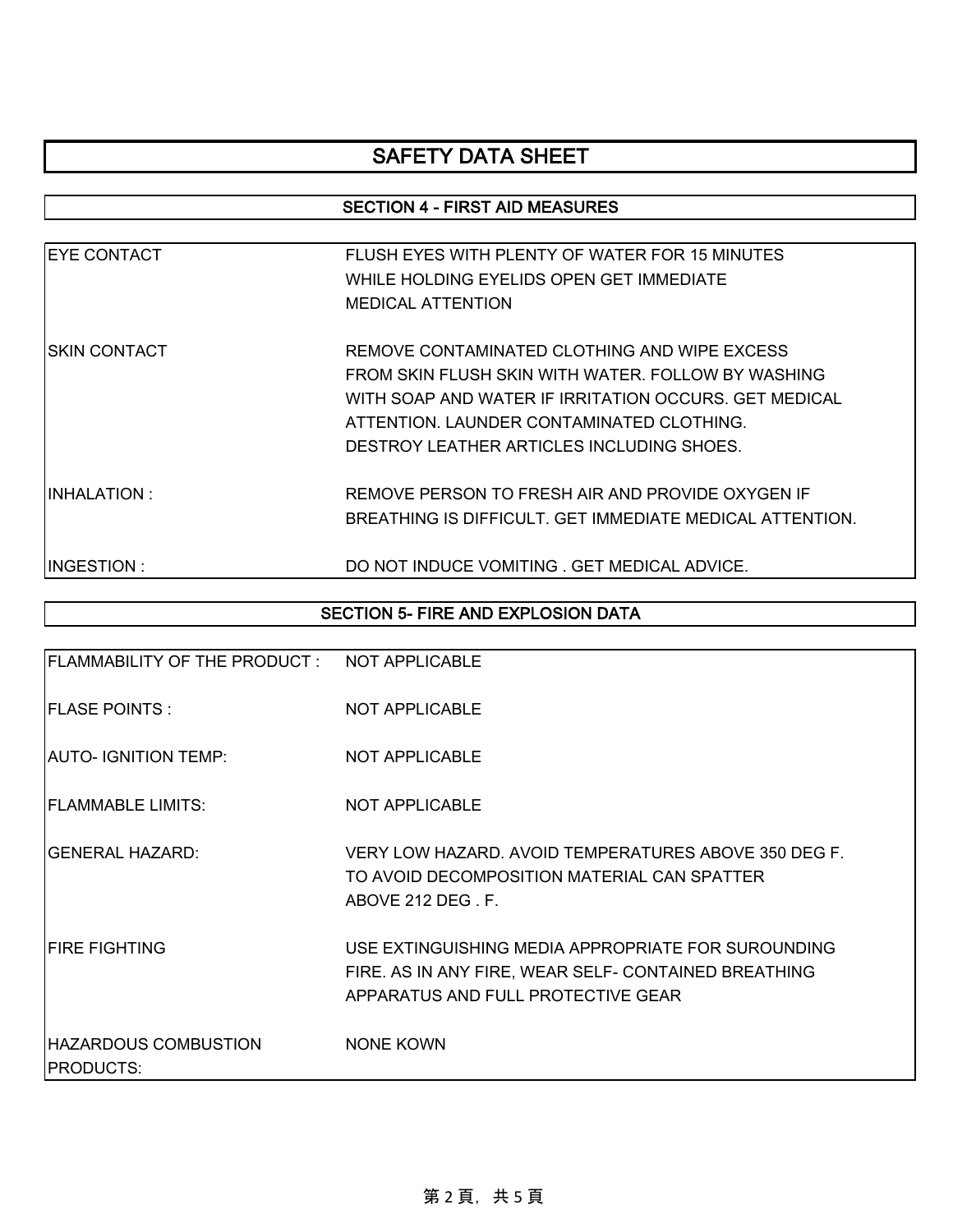### SECTION 6- SPILL CONTROL PROCEDURE

PREVENT ADDITIONAL DISCHARGE OF MATERIAL. IF POSSIBLE TO DO SO WITHOUT HAZARD FOR SMALL SPILLS IMPLEMENT CLEAN UP PROCEDUES: FOR LARGE SPILLS IMPLEMENT CLEANUP PROCEDURES AND IF IN PUBLIC AREA, KEEP PUBLIC AWAY AND ADVISE **AUTHORITIES** 

PREVENT LIQUID FROM ENTERING SEWERS, WATER COURSE, OR LOW AREAS CONTAIN SPILLED LIQUID WITH SAND OR EARTH. RECOVER BY PUMPING OR WITH A SUITABLE ABSORBENT. CONSULT AN EXPERT ON DISPOSAL OF RECOVERED MATERIAL AND ENSURE CONFIRMITY TO LOCAL DISPOSAL REGULATIONS.

#### SECTION 7- HANDLING AND STORAGE

HANDLING AND STORAGE: ALL STORAGE TANK, LINES, AND FITTINGS SHOULD BE CLEAN AND FREE OF RUST TO MINIMIZE PRODUCT CONTAMINATION. PRODUCT POSES NO ELETROSTATIC ACCUMULATION HAZARD BUT USE PROPER GROUNDING PROCEDURE .STORE MATERIAL BETWEEN 34 AND 120 DEG.F AND AT ATMOSPHERIC PRESSURE. DO NOT STORE NEAR STRONG BASES.

#### SECTION 8 - PERSONAL PROTECTION

PERSONAL PROTECTIVE EQUIPMENT

SELF - CONTAINED BREATING APPARATUS IN HIGH CONCENTRATIONS. LOCAL EXHAUST IS RECOMMENDED. USE CHEMICAL RESISTANT PROTECTIVE GLOVE, CHEMICAL SPLASH GOGGLES CHEMICAL RESISTANT PROTECTIVE CLOTHING TO MINIMIZE EXPOSURE; CHEMICAL SPLASH APRON, FULL FACE SHIELD EYE WASH STATION AND SAFETY SHOWER SHOULD BE AVAILABLE FOR EMERGENCY USE.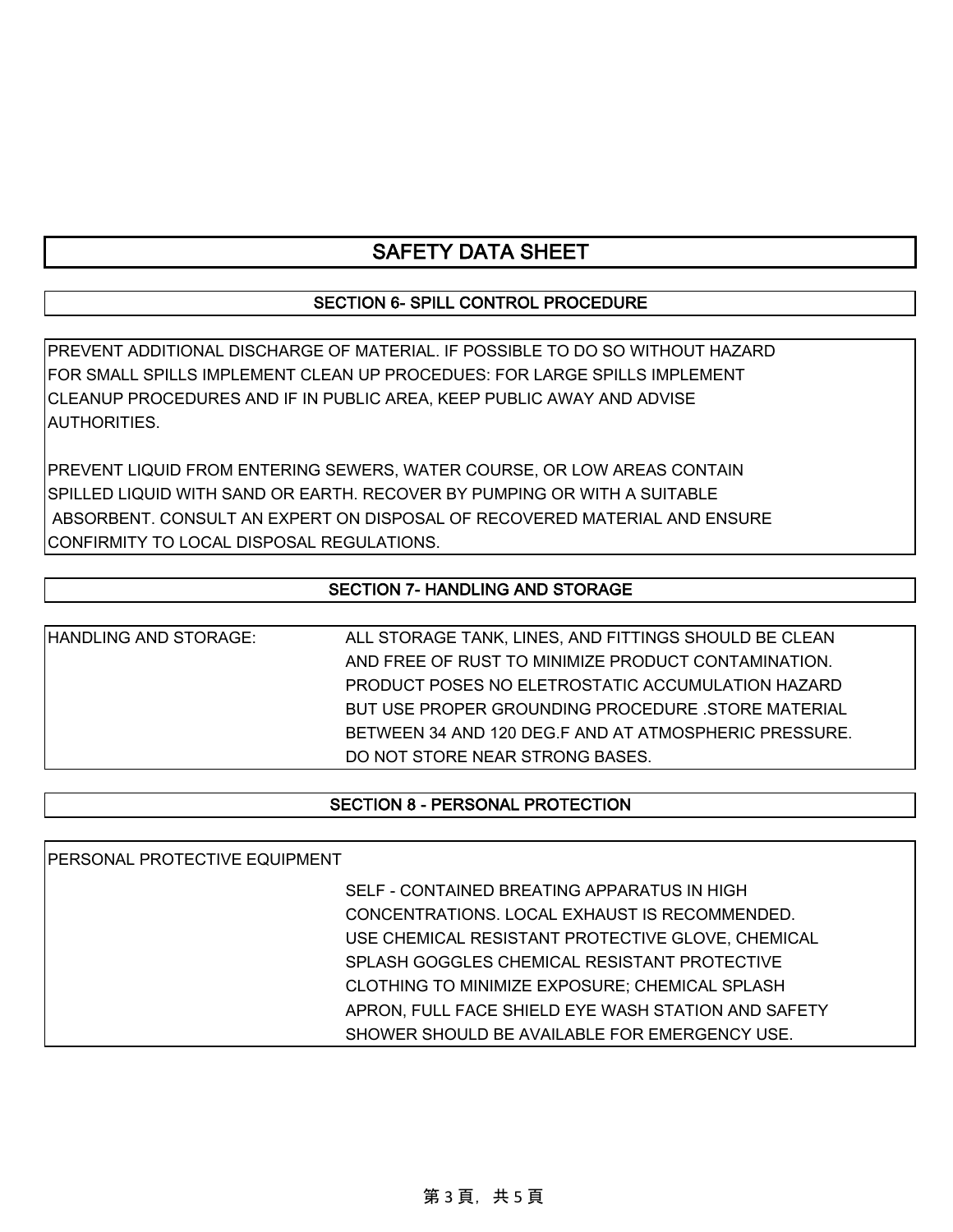### SECTION 9-PHYSICAL AND CHEMICAL PROPERTIES

| <b>PHYSICAL STATE AND</b> | <b>LIQUID</b>                         |
|---------------------------|---------------------------------------|
| APPEARANCE:               |                                       |
| COLOR:                    | <b>TRANSPARENT</b>                    |
| ODOR:                     | <b>NOT AVALIABLE</b>                  |
| PH:                       | $7 - 8$                               |
| <b>BOILING POINT:</b>     | <b>NOT AVALIABLE</b>                  |
| MELTING/FREEZING POINT:   | <b>NOT AVALIABLE</b>                  |
| SOLUBILITY:               | <b>COMPLETELY MISCIBLE WITH WATER</b> |
| <b>SPECIFIC GRAVITY</b>   | 1.15                                  |
| <b>VAPOR PRESSURE:</b>    | <b>NOT AVALIABLE</b>                  |

### SECTION 10 - STABILITY AND REACTIVITY

| <b>ISTABILITY :</b>                                 | THIS PRODUCT IS STABLE                                           |
|-----------------------------------------------------|------------------------------------------------------------------|
| <b>INCOMPATIBILITY:</b>                             | STRONG OXIDIZING AGENTS                                          |
| ICONDITIONS TO AVOID:                               | <b>PRODUCT IS STABLE. AVOID TEMPERATURES ABOVE</b><br>350 DEG.F. |
| <b>HAZARDOUS DECOMPOSITION</b><br><b>IPRODUCTS:</b> | NOT AVALIABLE                                                    |
| HAZARDOUS POLYMERIZATION ;                          | WILL NOT OCCUR.                                                  |

## SECTION 11 -TOXICOLOGICAL INFORMATION

NO INFORMATION IS AVAILABLE.